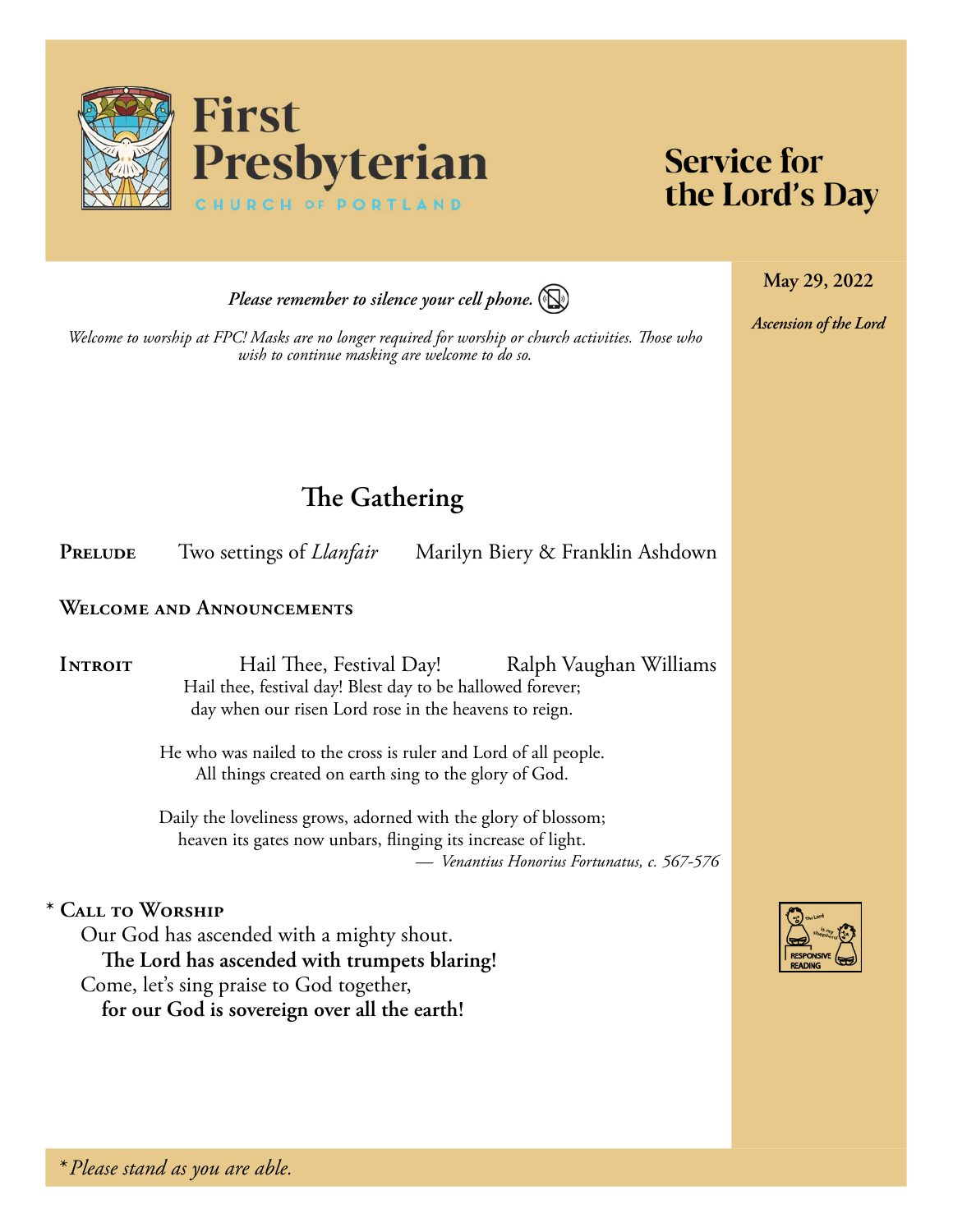

## **\* Prayer of the Day**

**Mighty God, in whom we know the power of redemption, you stand among us in the shadows of our time. As we move through every sorrow and trial of this life, uphold us with knowledge of the final morning when, in the glorious presence of your risen Son, we will share in his resurrection, redeemed and restored to the fullness of life and forever freed to be your people. Amen.**



#### \* **HYMN** Hail the Day that Sees Him Rise LLANFAIR Text: Charles Wesley, 1739, alt. Tune: LLANFAIR, 7.7.7.7 with alleluias; Robert Williams, 1817 3. There we shall with him re  $\overline{\phantom{a}}$  - main,  $\overline{\phantom{a}}$  Al  $\overline{\phantom{a}}$  - le - lu - ia! 2. There the glo-rious  $tri$ -umph waits; Al - le - lu - ia! 1. Hail the day that sees him rise,  $\qquad$  Al - le - lu - ia!  $\frac{2}{9}$   $\frac{4}{4}$  $\frac{4}{4}$  , , , , , , , ,  $\widehat{\cdot}$  $\overline{P}$  $\frac{1}{2}$   $\frac{1}{2}$   $\frac{1}{2}$ part-ners in his end-less reign, Al - le - lu - ia! lift your heads,  $e - ter - nal$  gates; Al  $-e$  le  $- lu - ia!$ to his throne a - bove the skies; Al - le - lu - ia!  $\frac{2}{9}$  $\overrightarrow{a}$  $\widehat{\cdot}$  $\overline{7}$  $\frac{1}{2}$  ,  $\frac{1}{2}$  ,  $\frac{1}{2}$ there his face  $un - cloud - ed$  see,  $Al - le - lu - ia!$ Christ has con-quered death and sin; Al  $-$  le - lu - ia! Christ, the Lamb to mor - tals  $giv^n$ n, Al - le - lu - ia!  $\theta$  $\frac{1}{2}$  ie e e live with him  $e - \text{ter - }$  nal - ly. Al - le - lu - ia! take the King of  $g$ lo-ry in. Al - le - lu - ia! re - as - cends his na - tive heav'n. Al - le - lu - ia!  $\frac{2}{9}$  $\overrightarrow{a}$  $\widehat{\cdot}$  $\overline{P}$  $\frac{1}{2}$  ,  $\frac{1}{2}$  ,  $\frac{1}{2}$

### **\* Invitation to Confession**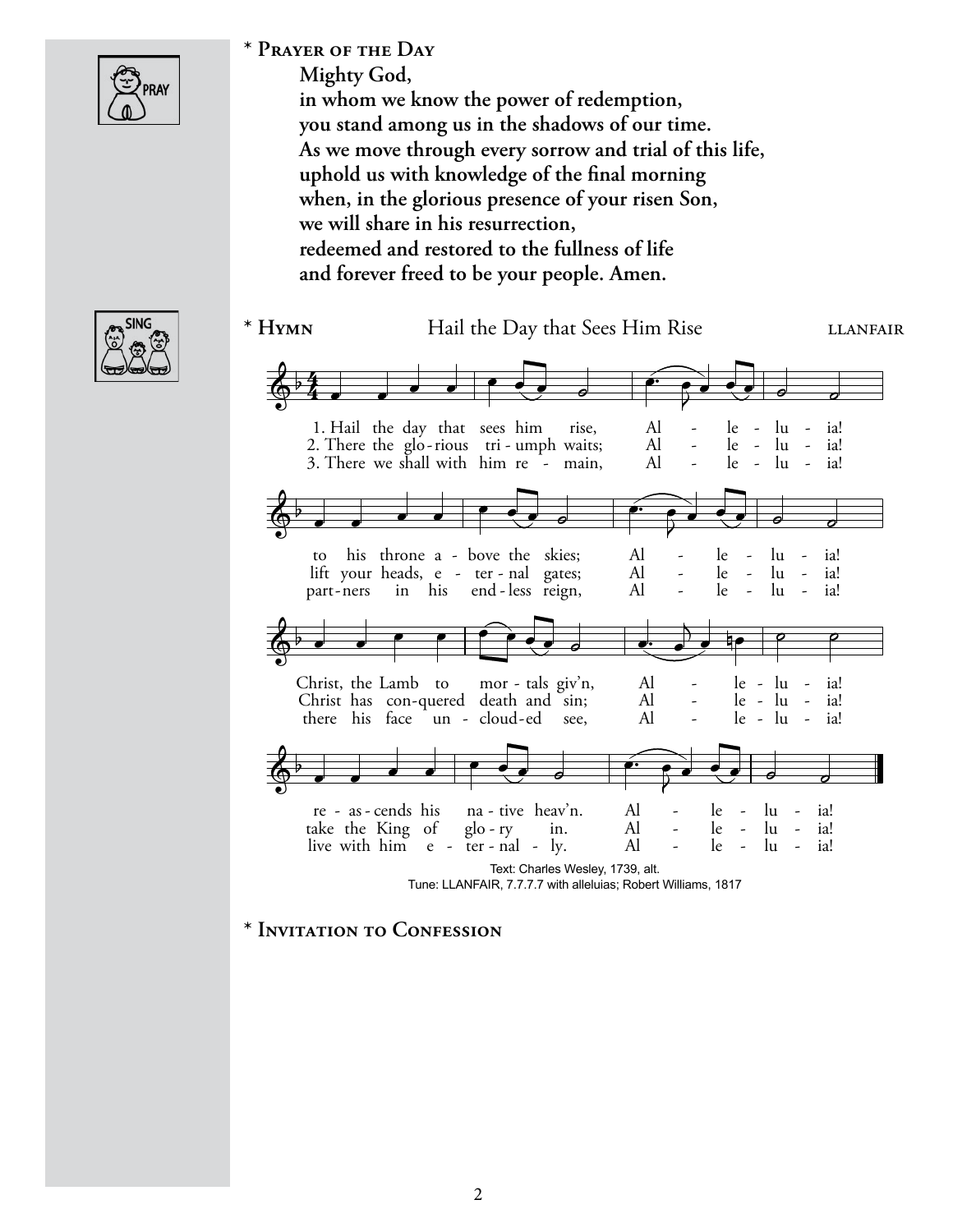**\* Prayer of Confession Creator of the universe, you made the world in beauty, and restore all things in glory through the victory of Jesus Christ. We pray that, wherever we disfigure your image by poverty, sickness, selfishness, war and greed, that you grant us forgiveness. Help us to follow the risen Christ in the ways of justice, love, and peace, to the glory of your name.**  *Our prayers continue in silence.* **\* Lord, Have Mercy** land of rest **Lord, have mercy; Christ, have mercy; Lord, have mercy upon us. Lord, have mercy; Christ, have mercy; Lord, have mercy upon us.** Text: Trad. liturgical text Tune: LAND OF REST, 8.7.8.7; American folk melody; arr. Richard Proulx, 1984 **\* Assurance of Pardon**  Hear the good news! The Lord is compassionate and gracious, slow to anger, abounding in love. Believe the good news of the gospel: In Jesus Christ we are forgiven. **Thanks be to God! \* Response of Praise** llanfair **Hail the Lord of earth and heaven! Alleluia! Praise to you by both be given, Alleluia! Every knee to you shall bow, Alleluia! Risen Christ, triumphant now. Alleluia!** Text: Charles Wesley, 1739, alt. Tune: LLANFAIR, 7.7.7.7 with alleluias; Robert Williams, 1817 **\* Sharing the Peace**  Since God has forgiven us in Christ, we are also to forgive one another. The peace of our Lord Jesus Christ be with you all. **And also with you!**

*Please take a moment to be thankful for God's peace.*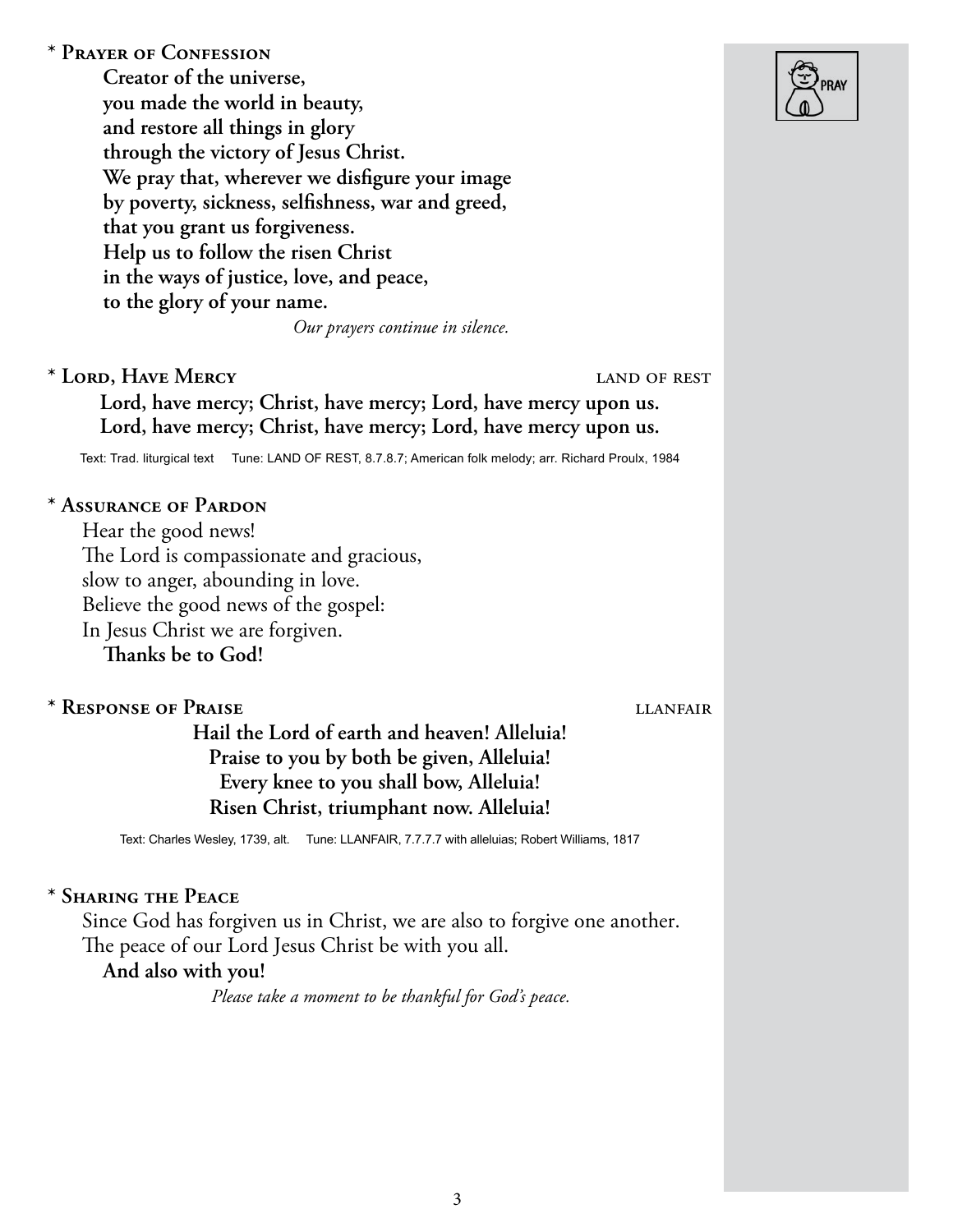# **The Word**

FIRST SCRIPTURE READING Isaiah 2:1-5 Pew Bible, pg. 631 (OT)

# **Children's Moment**

# **Prayer for Illumination**

The Word of the Lord.



| Thanks be to God.                                                                                                                                                                                                                                                                                          |                                                                                                                                                                                                                          |                 |                        |  |  |  |
|------------------------------------------------------------------------------------------------------------------------------------------------------------------------------------------------------------------------------------------------------------------------------------------------------------|--------------------------------------------------------------------------------------------------------------------------------------------------------------------------------------------------------------------------|-----------------|------------------------|--|--|--|
| ANTHEM                                                                                                                                                                                                                                                                                                     |                                                                                                                                                                                                                          | How Long?       | Pepper Choplin         |  |  |  |
|                                                                                                                                                                                                                                                                                                            | How long, how long 'til this world is free from suffering?<br>How long, how long 'til blessed peace will reign?<br>How long, how long 'til the power of love will come<br>and heaven's will is done? How long, how long? |                 |                        |  |  |  |
| How long? How long 'til every gun is silenced?<br>How long? How long 'til hate and war shall end;<br>'til every battle's thunder will fade to blessed peace<br>and sounds of war will cease? How long, how long?                                                                                           |                                                                                                                                                                                                                          |                 |                        |  |  |  |
| Press on, press on, let faith and hope sustain you.<br>Press on, press on, keep working for the day<br>when all of God's children will live in peace as one.<br>Until that new day comes, press on, press on.                                                                                              |                                                                                                                                                                                                                          |                 |                        |  |  |  |
| Send me, send me to work for the kingdom.<br>Send me, send me to go and live for peace.<br>Until the love of heaven to earth shall descend,<br>and peace will reign again, send me, send me.<br>Press on, we'll press on. We will sing a peaceful song!<br>But still we're praying on, how long, how long? |                                                                                                                                                                                                                          |                 |                        |  |  |  |
|                                                                                                                                                                                                                                                                                                            | <b>SECOND SCRIPTURE READING</b><br>The Gospel of the Lord.<br>Praise to you, O Christ.                                                                                                                                   | Luke 24:44-53   | Pew Bible, pg. 91 (NT) |  |  |  |
| <b>SERMON</b>                                                                                                                                                                                                                                                                                              |                                                                                                                                                                                                                          | "The Ascension" | Rev. Brenna Dykman     |  |  |  |



| * Hymn #366 | Love Divine, All Loves Excelling | <b>HYFRYDOL</b> |
|-------------|----------------------------------|-----------------|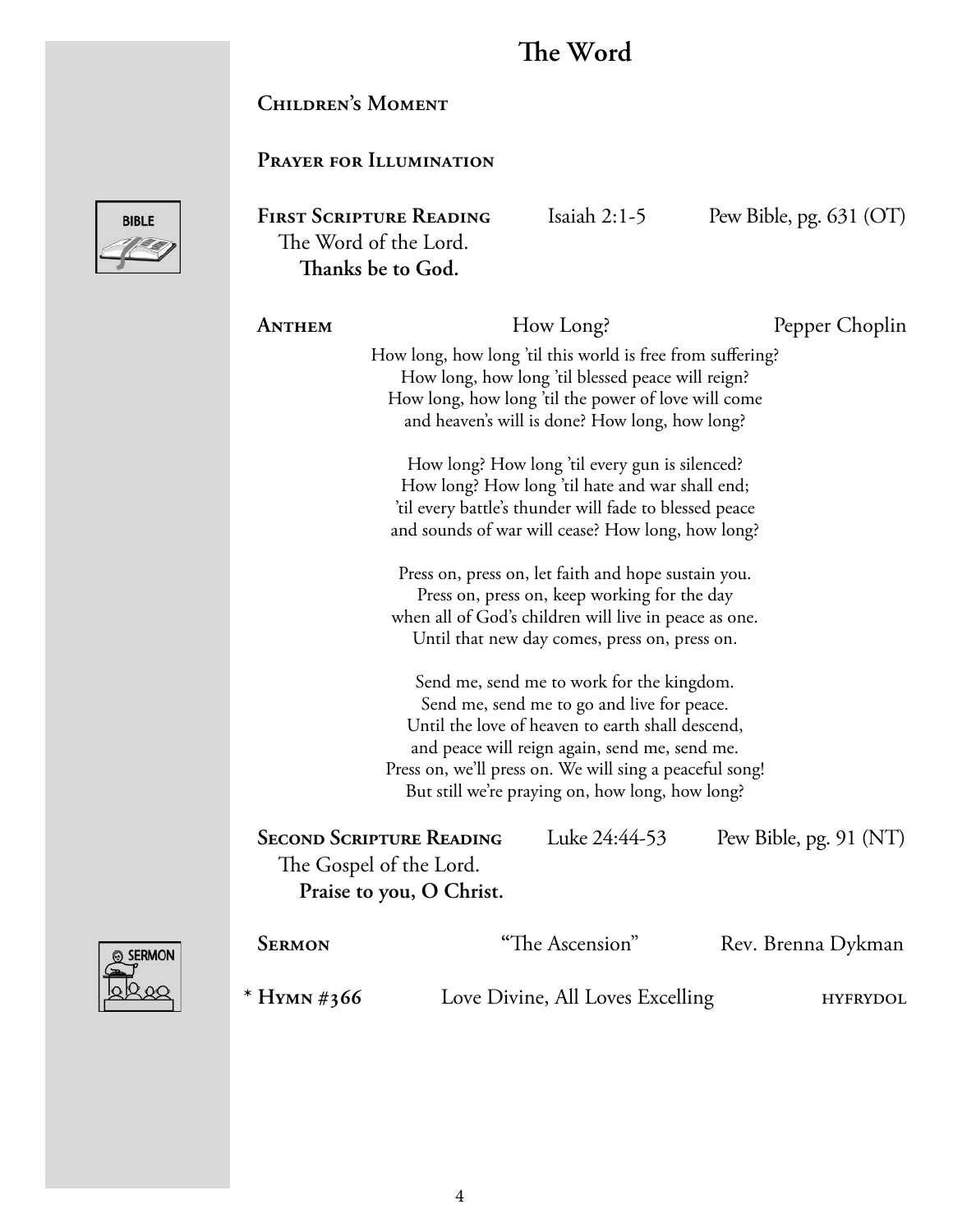# **\* Affirmation of Faith** *from* The Scots Confession

**We do not doubt but that the selfsame body which was born of the virgin, was crucified, dead, and buried, and which did rise again, did ascend into the heavens, for the accomplishment of all things, where in our name and for our comfort he has received all power in heaven and earth, where he sits at the right hand of the Father, having received his kingdom, the only advocate and mediator for us.**

**OFFERTORY** The Lord Goes Up Malcolm Archer

The Lord goes up with shouts of joy, while trumpets all his triumph tell; with him humanity is raised above angelic worlds to dwell.

He sits with God, at his right hand, who is the Lord of every thing; the Father's glory is his own: Christ Jesus, all creation's king.

And when he comes again in might, to raise us on that splendid day, we shall be gathered up to him, and every tear be wiped away.

O God, our Father, hear our prayer: with Christ, our Lord, your only Son, send forth the Spirit of your love to live in us and make us one.

Alleluia, alleluia, alleluia!

*Thank you for your faithful support of the church and Christ's ongoing ministry. You may give through the church website at this link:* [firstpresportland.ccbchurch.com/goto/giving](http://firstpresportland.ccbchurch.com/goto/giving) *or mail your check to the church office: 1200 SW Alder St., Portland, OR 97205. Those attending worship are invited to leave gifts in the offering plates as they leave the sanctuary.*

### **\* Doxology** lasst uns erfreuen

**Praise God, from whom all blessings flow. Praise God, all creatures high and low. Alleluia, alleluia! Praise God, in Jesus fully known: Creator, Word, and Spirit one. Alleluia, alleluia! Alleluia, alleluia, alleluia!**

Text: Brian Wren, 1989 Tune: LASST UNS ERFREUEN, LM with alleluias; *Geistliche Kirchengesänge*, 1623

# **\* Prayer of Dedication**

# **Prayers of Thanksgiving and Intercession**

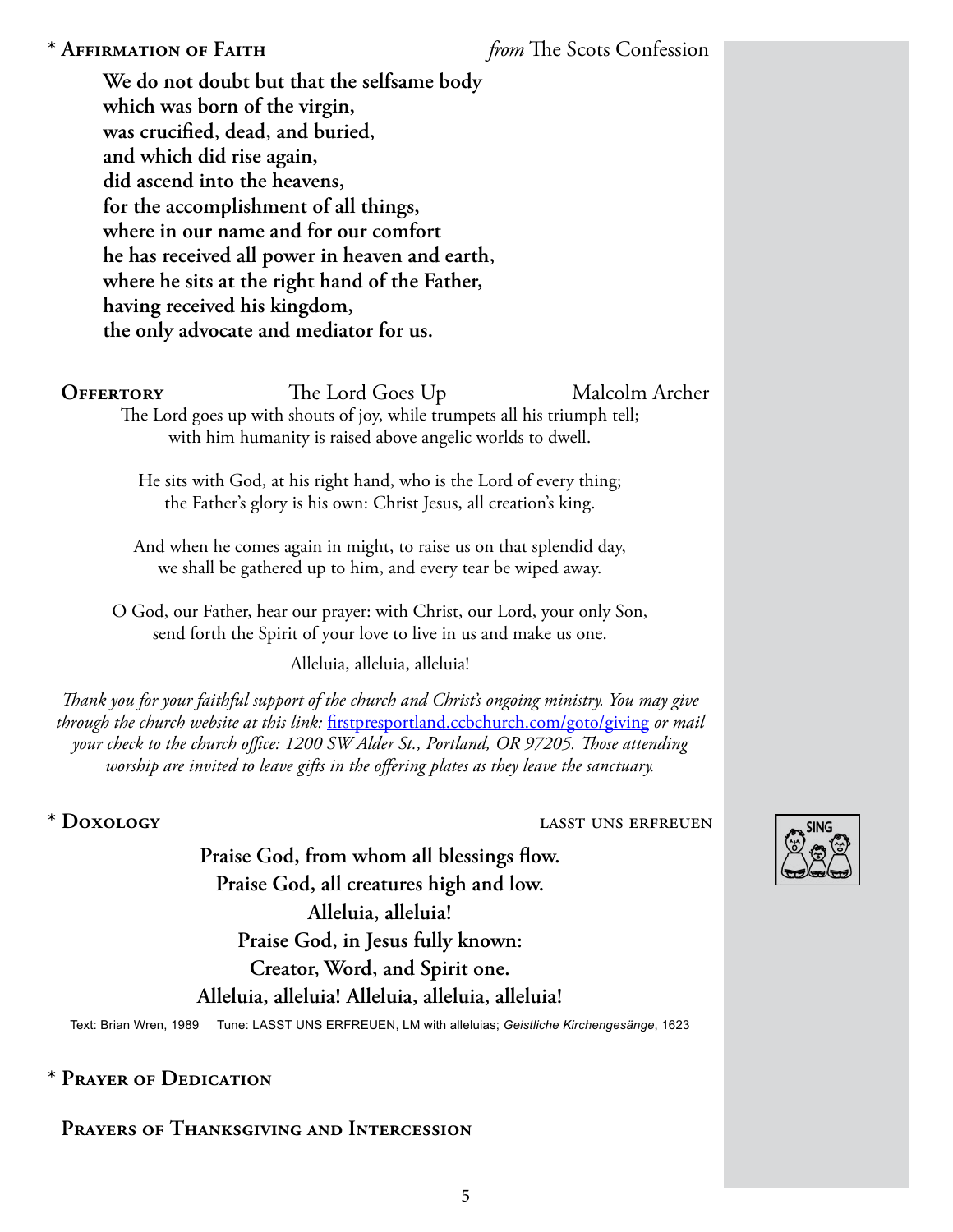|                                    | THE LORD'S PRAYER<br>Our Father who art in heaven, hallowed be thy name.<br>Thy kingdom come, thy will be done, on earth as it is in heaven.<br>Give us this day our daily bread;<br>and forgive us our debts, as we forgive our debtors;<br>and lead us not into temptation, but deliver us from evil.<br>For thine is the kingdom and the power and the glory, forever. Amen.<br>The Sending              |                                                                                                                                                                                                                                                                                                          |                    |  |
|------------------------------------|-------------------------------------------------------------------------------------------------------------------------------------------------------------------------------------------------------------------------------------------------------------------------------------------------------------------------------------------------------------------------------------------------------------|----------------------------------------------------------------------------------------------------------------------------------------------------------------------------------------------------------------------------------------------------------------------------------------------------------|--------------------|--|
|                                    |                                                                                                                                                                                                                                                                                                                                                                                                             |                                                                                                                                                                                                                                                                                                          |                    |  |
|                                    | * HYMN #265                                                                                                                                                                                                                                                                                                                                                                                                 | Jesus Shall Reign Where'er the Sun                                                                                                                                                                                                                                                                       | <b>DUKE STREET</b> |  |
|                                    | * BENEDICTION                                                                                                                                                                                                                                                                                                                                                                                               |                                                                                                                                                                                                                                                                                                          |                    |  |
|                                    | <b>POSTLUDE</b>                                                                                                                                                                                                                                                                                                                                                                                             | Prelude on <i>Duke Street</i>                                                                                                                                                                                                                                                                            | Charles Callahan   |  |
|                                    |                                                                                                                                                                                                                                                                                                                                                                                                             | Music reprinted under OneLicense.net #A-706706.                                                                                                                                                                                                                                                          |                    |  |
| WORSHIP<br><b>LEADERS</b>          | Rev. Brenna Dykman, Interim Associate Pastor<br>Rev. David Dornack, Parish Associate<br>Rev. Carmen Goetschius, Parish Associate                                                                                                                                                                                                                                                                            |                                                                                                                                                                                                                                                                                                          |                    |  |
|                                    | Anna Wells, Lay Reader                                                                                                                                                                                                                                                                                                                                                                                      | Greg Homza, Director of Music Ministries                                                                                                                                                                                                                                                                 |                    |  |
| <b>PRAYERS OF</b><br>THE PEOPLE    | We join in holding in prayer:<br>Kathy Callas, Liz Dean, Ed & Janice Gehrig, Herb Grose, Fran Hermanson,<br>Myra Rounsavell, Tom Showalter, Pete Taylor, and others facing illness and loss.<br>If you would like your name added to the prayer section of the weekly bulletin, or confidential prayers,<br>please contact the church office at office@firstpresportland.org or by phone at (503) 228-7331. |                                                                                                                                                                                                                                                                                                          |                    |  |
| <b>SANCTUARY</b><br><b>FLOWERS</b> | This morning's sanctuary flowers are given in loving memory of Eric Johnson<br>and John Lusk, by Rosalee Johnson.                                                                                                                                                                                                                                                                                           |                                                                                                                                                                                                                                                                                                          |                    |  |
| IN<br><b>MEMORIAM</b>              |                                                                                                                                                                                                                                                                                                                                                                                                             | Our prayers and sympathy are with the family and friends of Robert Hastings,<br>who died on Sunday, May 22. The flowers on the chancel table today are given<br>in loving memory by his family.                                                                                                          |                    |  |
|                                    |                                                                                                                                                                                                                                                                                                                                                                                                             | Our prayers and sympathy are also with the family and friends of Louis<br>Wildman, who died on May 10. Dr. Wildman played chimes, bells, and<br>timpani for Christmas and Easter services at FPC for over 50 years, until<br>honorably retiring after Christmas, 2017. His funeral was held on May 28 in |                    |  |

*Bakersfield, California (flowers were sent on behalf of FPC).*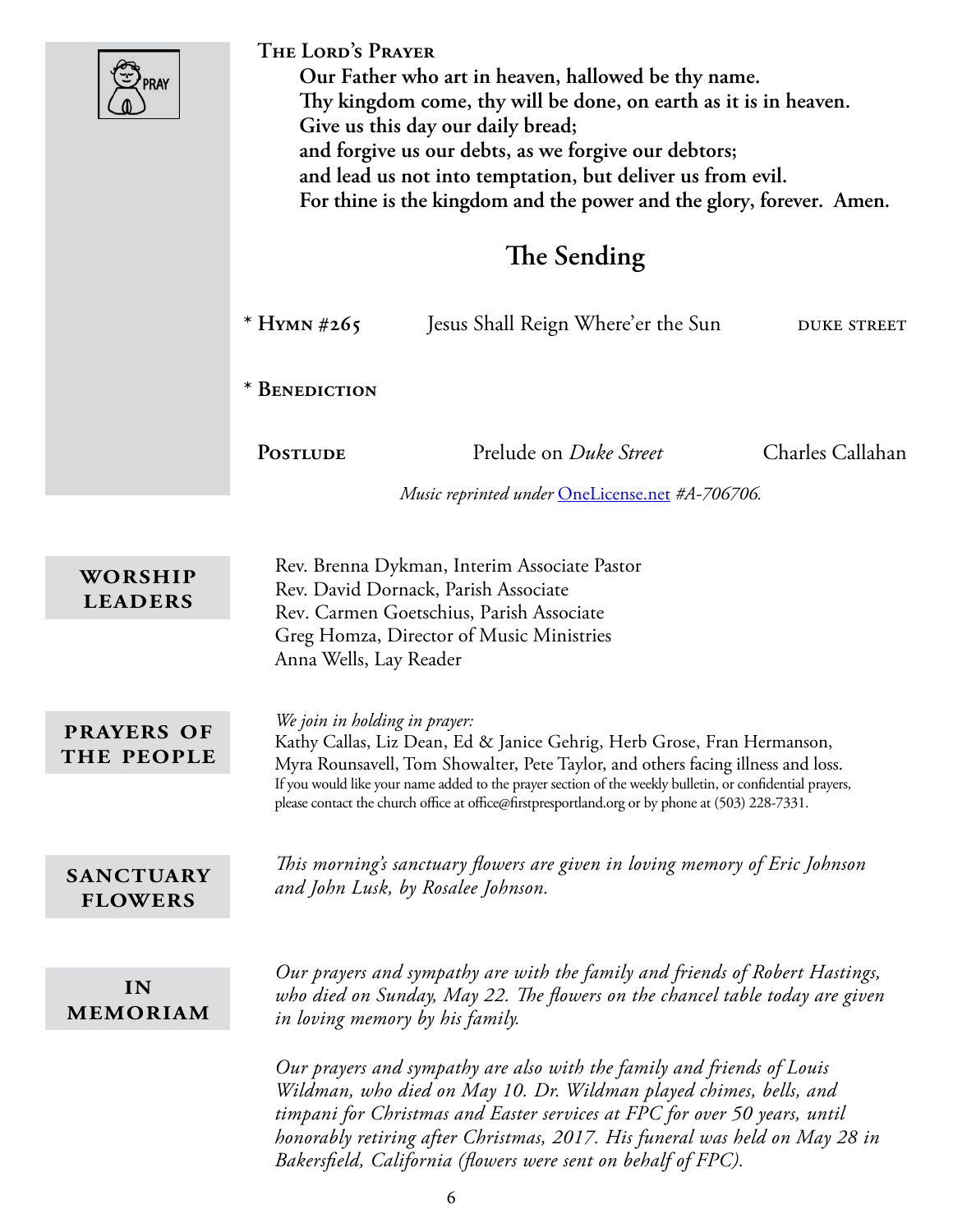# **An n o u n c e m e n t s**

#### **Pentecost Paella on the Plaza - Last Day to RSVP!**

Today is the last day to RSVP for next Sunday's Pentecost Paella on the Plaza! Paella is a delicious dish that originated in the Valencia region of Spain. We'll be enjoying Menucha's seafood and meatless versions in a special, festive celebration of being person-to-person postpandemic (or so we hope)!

RSVP here:<https://bit.ly/PentecostPaella>

#### **2023 Uganda Mission Trip**

Have you been considering joining the 2023 mission trip to Kamwenge Secondary and Vocational School in Kamwenge, Uganda? If so, please join Pastor Spencer and Pastor Brenna for an informational evening where you can ask your questions and hear from previous mission team members. We will be hosting a potluck dinner on Wednesday June 8, 2022 at 6:00 pm in Calvin Library. Please RSVP to Kathryn Hill ([hillka@teleport.com\)](mailto:hillka@teleport.com) by Monday, June 6.

#### **Tuesday Women's Book Club**

The Women's Book Club will meet on Tuesday, June 7 at 11:00 am on Zoom. Our book selection has changed to "A Single Thread" by Tracey Chevalier. Cindy Finch will lead the discussion. For questions, contact Marilyn Weber at [mlwschatzi@gmail.com](mailto:mlwschatzi@gmail.com). To join on Zoom, contact Jan Mittelstaedt at [janrmitt@gmail.com.](mailto:janrmitt@gmail.com)

#### **Summer Blood Drive - June 7**

Our Spring Blood Drive was such a success, we'll be holding another blood drive on Tuesday, June 7 from 11:00 am to 5:30 pm. You can sign up by going to the American Red Cross website and looking for our blood drive.

#### **Menucha Labor Day Retreat, September 2-4**

Enjoy Menucha's spectacular scenery, marvelous meals, and an excellent community-building program. Whether you want an active weekend including swimming and hiking or would rather take things easy, you'll love this time to connect with our church community, draw closer to God and marvel at creation in the Columbia River Gorge. There's a Saturday-only option as well!

### **Menucha Volunteer Work Parties**

Menucha has a full schedule of Volunteer Work Parties. If you'd like to mark your calendars for future work parties, they are all on Saturdays, 9:00-12:00: June 25, Sept 24, Oct 15, and Nov 5. Menucha is also hoping to start hosting mid-week volunteer shifts - let Cloie know if you might be interested in those - [cloie@menucha.org](mailto:cloie@menucha.org).

#### **Nurture Lifelong Faith Connections**

Our annual Presbyterian Pentecost Offering is a gift to the future-- furthering the faith development and welfare of children and youth. FPC keeps 40% of members' donations to fund projects in our own community. The remaining 60% supports ministries of the Presbyterian Mission Agency: Young Adult Volunteers (YAV), Ministries for Youth, and Children-at-Risk. Please make a contribution at Pentecost, June 5, to nurture the faith of those who are the church to come.

#### **Deacons DEAR Fund**

The Deacon's DEAR Fund (Deacons Emergency Assistance Resource) is a program that will provide needed financial assistance to those struggling to pay their bills on a short term basis. Should you, or someone you know, need aid to get through a difficult financial situation, please contact one of the pastors and they will work with that person to determine any amount to be funded.

#### **Neighborhood Carpool Drivers Needed**

Are you able to share a ride from your neighborhood to FPC on Sunday? Some members are driving less and need a lift to church, others want to find ways to reduce energy use. If you are interested in carpooling from your neighborhood, please contact the Deacon's transportation coordinator, Bill Resley at **[kayak500@gmail.com](mailto:kayak500@gmail.com)** or (713) 256-6658.

#### **Soft Goods Fundraiser Continues**

We had such a good turnout for our Soft Goods offerings *(\*see details below)* that we are extending our collection. Items are being resold/recycled through a local thrift store and our youth will receive monetary compensation for each pound collected. Funds go to support youth mission trips! Bags of items can be left under the Soft Goods sign in Geneva Hall at any time. For more information, contact [bdykman@gmail.com](mailto:bdykman@gmail.com).

*\*All clothing including (men's, women's, children's), clothing accessories (hats, mittens, scarves, ties, nylons, socks, underwear), personal accessories (purses, wallets, fanny packs, bags), bed and bath (towels, sheets, blankets, pillows, curtains, tablecloths), shoes (all types) and other cloth materials. Please make sure items are washed before donating.*

#### **Session Update**

The Session approved a new strategic plan for FPC at its April meeting. Copies are now available on CCB and in the church office.